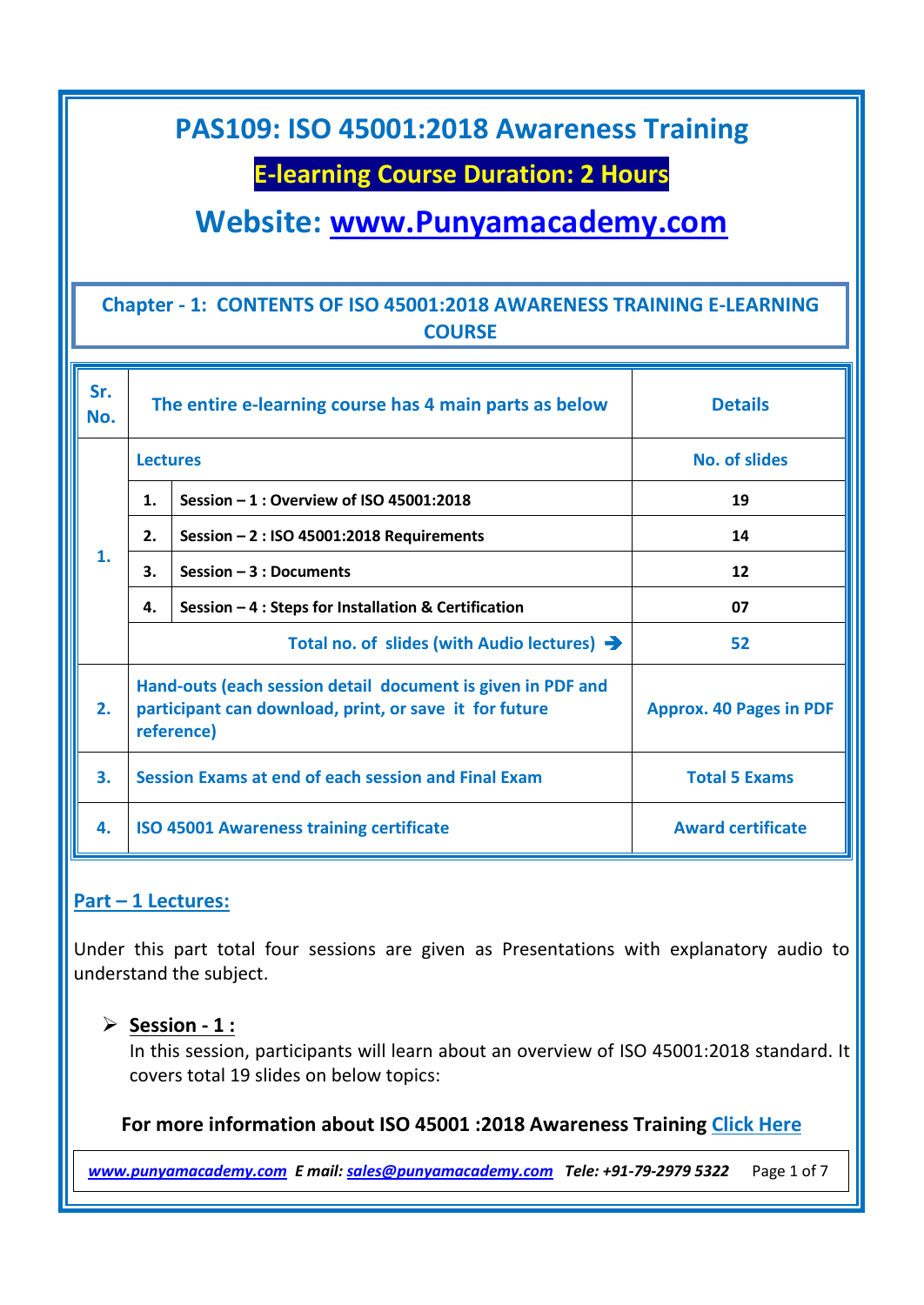# **E-learning Course Duration: 2 Hours**

**Website: [www.Punyamacademy.com](http://www.punyamacademy.com/)**

- 1. Overview of Session
- 2. ISO Facts
- 3. What is ISO 45001?
- 4. List of ISO 45001 Series Standards
- 5. What are the goals of ISO 45001?
- 6. Scope of ISO 45001:2018 Standard
- 7. Messages from ISO 45001:2018 Standard
- 8. Why Implement OH&S Management System?
- 9. Benefits of ISO 45001:2018
- 10.ISO 45001:2018 Standard An Overview
- 11. Structure of ISO 45001:2018 Standard
- 12. Some Key Terms and Definitions used in ISO 45001
- 13.ISO 45001 OH&S Management System must:
- 14.ISO 45001 Issues
- 15.Basic Causes of OH&S Hazards
- 16.Immediate Causes of OH&S Hazards
- 17.OH&S Integration
- 18.Peter Drucker Says...
- 19.End of Session 1

#### **Session - 2 :**

In this session, participants will learn about the requirements of ISO 45001:2018 in detail. It covers total 14 slides on below topics:

- 1. Overview of Session 2
- 2. High Level Structure (HLS) Of ISO 45001:2018
- 3. Clause 4.0 Context of the Organization
- 4. Clause 5.0 Leadership and Worker Participation
- 5. Clause 6.0 Planning
- 6. Clause 7.0 Support
- 7. Clause 8.0 Operation
- 8. Clause 9.0 Performance Evaluation
- 9. Clause 10.0 Improvement
- 10.What's new in ISO 45001?

**For more information about ISO 45001 :2018 Awareness Training [Click Here](https://www.punyamacademy.com/course/hse/iso-45001-awareness-training)**

*[www.punyamacademy.com](https://www.punyamacademy.com/) E mail[: sales@punyamacademy.com](mailto:sales@punyamacademy.com) Tele: +91-79-2979 5322* Page 2 of 7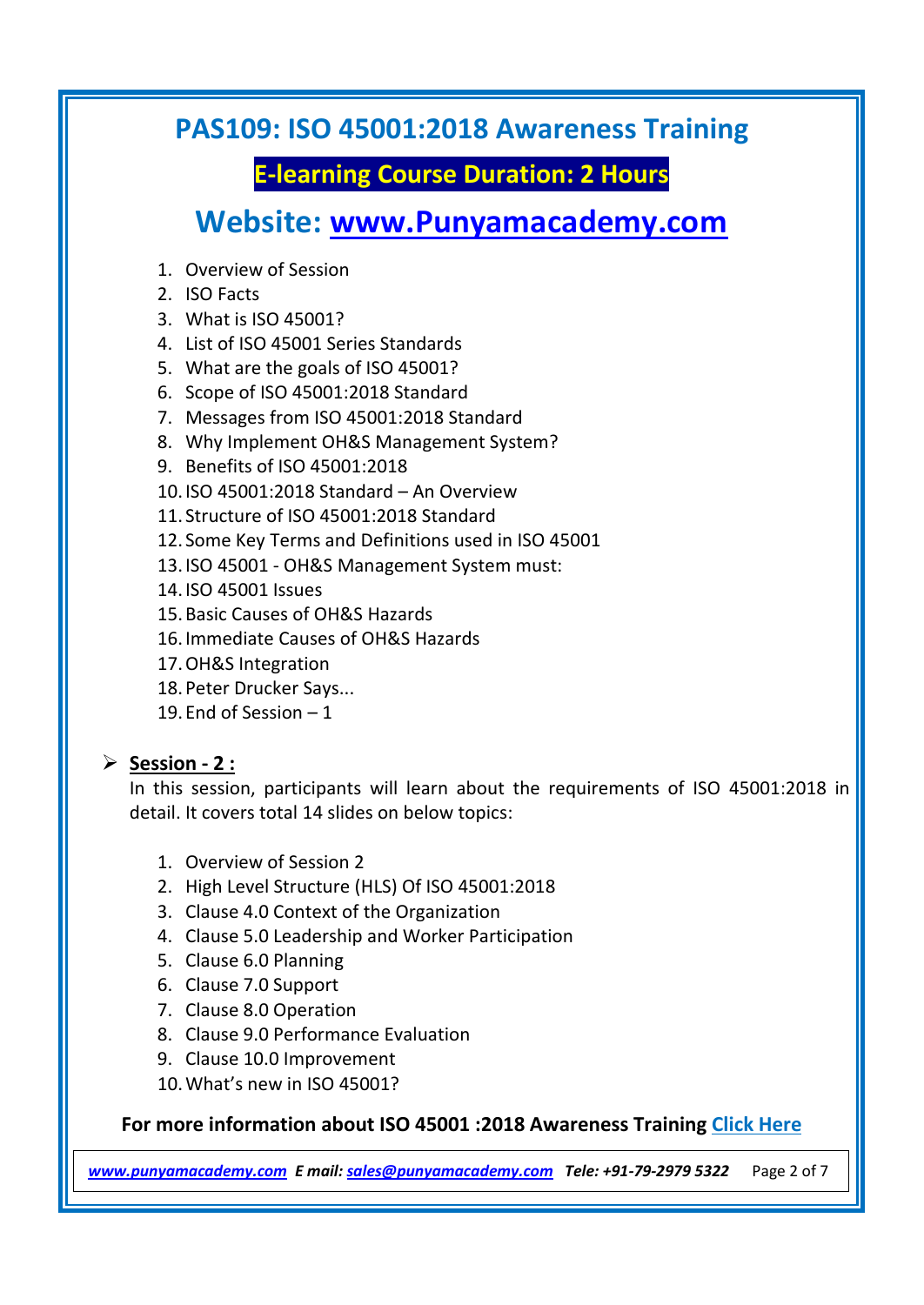# **E-learning Course Duration: 2 Hours**

# **Website: [www.Punyamacademy.com](http://www.punyamacademy.com/)**

- 11.Main Changes in ISO 45001:2018
- 12. "Processes"
- 13.What needs to be communicated as per ISO 45001
- 14.Summarizing ISO 45001:2018 OH&S Structure

#### **Session - 3 :**

In this session, participants will learn about ISO 45001:2018 documented information. It covers total 12 slides on below topics:

- 1. Overview of Session 3
- 2. What is Documented Information?
- 3. Flexibility in Documentation in ISO 45001:2018
- 4. ISO 45001:2018 OH&S System Documented Information
- 5. Documented Information Four -tier Document Structure
- 6. Tier: 1 OH&S Manual (Optional) Top Management's Handbook
- 7. Tier: 2 OH&S Procedures (Optional)
- 8. Tier: 3 OH&S System Documented Information (It is required to make a good system)
- 9. Tier : 4 OH&S System Documented Information (It is required to make a good system)
- 10. List Of Maintain Documented Information as per ISO 45001:2018
- 11. Summary of Retain Documented Information (Records to be maintained)
- 12.Control of Documented Information

#### **Session - 4 :**

In this session, participants will learn steps of installation and certification of ISO 45001:2018. It covers total 7 slides on below topics:

- 1. Overview of Session 4
- 2. Requirements to establish ISO 45001:2018 OH&S Management System
- 3. Steps for installation of ISO 45001:2018 OH&S Management System
- 4. Steps for installation of ISO 45001:2018 OH&S Management System
- 5. List of some commonly found Nonconformities during Audit
- 6. Steps for ISO 45001:2018 OH&S Management System Certification
- 7. ISO 45001:2018 is not for those

#### **For more information about ISO 45001 :2018 Awareness Training [Click Here](https://www.punyamacademy.com/course/hse/iso-45001-awareness-training)**

*[www.punyamacademy.com](https://www.punyamacademy.com/) E mail[: sales@punyamacademy.com](mailto:sales@punyamacademy.com) Tele: +91-79-2979 5322* Page 3 of 7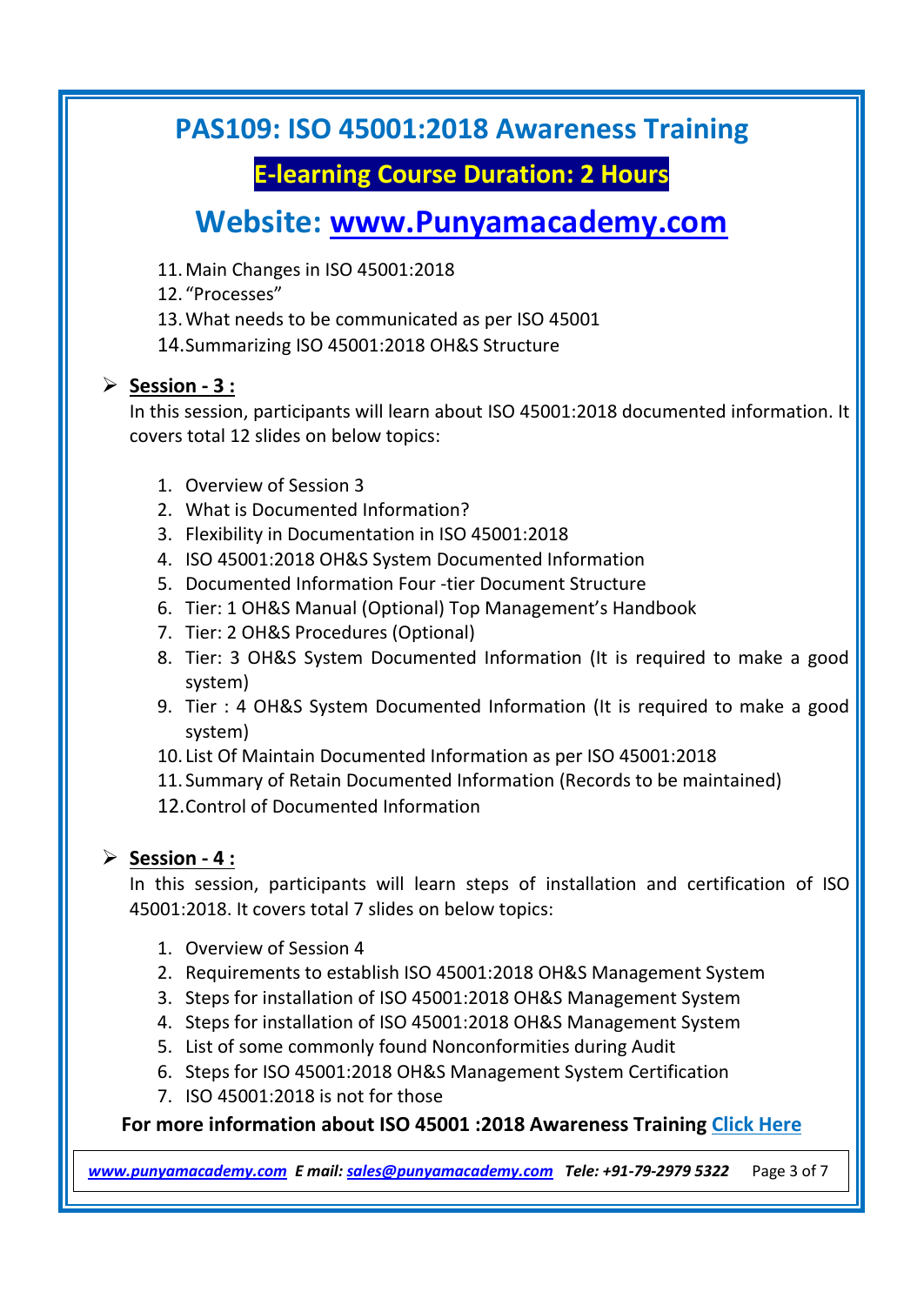## **E-learning Course Duration: 2 Hours**

# **Website: [www.Punyamacademy.com](http://www.punyamacademy.com/)**

#### **Part – 2 Hand-outs:**

For each lecture, hand-out is given in PDF format. The participant can download or print any documents to read it later to get detailed knowledge of all the four topics.

| Sr. No | <b>Name of Literature</b>                                    | <b>Total Pages</b> |
|--------|--------------------------------------------------------------|--------------------|
|        | Overview of ISO 45001:2018 System                            | 11                 |
|        | ISO 45001:2018 Standard Requirements                         | 19                 |
| ર      | ISO 45001:2018 Documented Information                        | 10                 |
| 4      | Steps for ISO 45001:2018 OH&S Installation And Certification | 19                 |

#### **Part – 3 Exams:**

Each session contains session exam, Participants have to pass the exam after completion of each session. After passing all session exams there is one final exam, participant must have to pass exam with minimum 80% marks. User can reappear and clears each exam to complete the course and get download/print their ISO 45001:2018 awareness training certificate.

#### **Part – 4 Training Certificate:**

After passing the exam the colorful training certificate is generated and user can download it or print it. Any one globally can cross verify the training certificate through our LMS platform.

**For more information about ISO 45001 :2018 Awareness Training [Click Here](https://www.punyamacademy.com/course/hse/iso-45001-awareness-training)**

*[www.punyamacademy.com](https://www.punyamacademy.com/) E mail[: sales@punyamacademy.com](mailto:sales@punyamacademy.com) Tele: +91-79-2979 5322* Page 4 of 7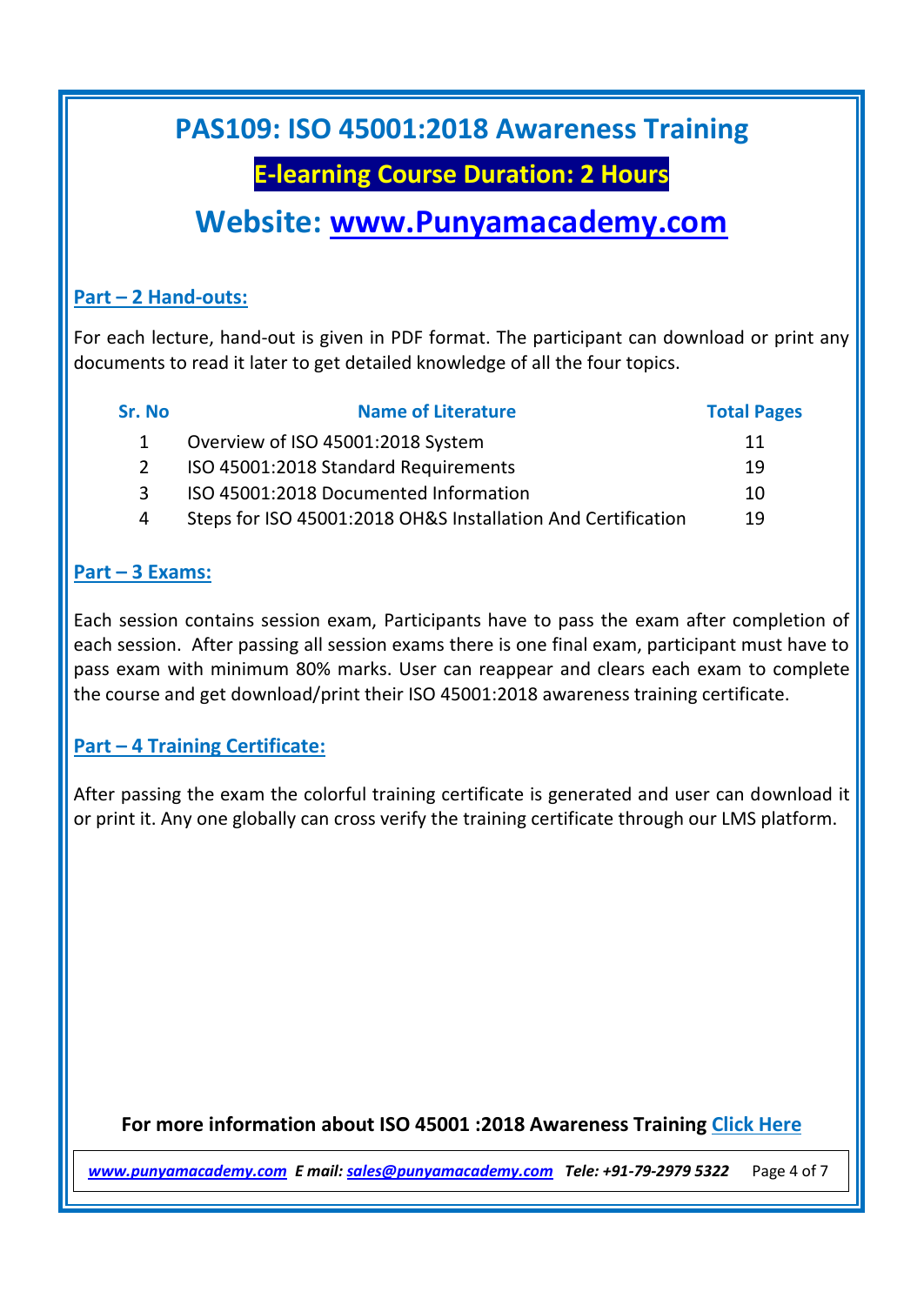### **E-learning Course Duration: 2 Hours**

# **Website: [www.Punyamacademy.com](http://www.punyamacademy.com/)**

#### **Chapter - 2: COURSE OBJECTIVES**

#### **Upon Completion of this course, participants will be able to:**

- $\checkmark$  Get an overview of ISO 45001:2018 and its awareness also.
- $\checkmark$  Familiarize yourself with ISO 45001:2018 Occupational, Health & Safety Management System principles.
- $\checkmark$  Understand the Plan-Do-Check-Act Cycle of OH&S requirements.
- $\checkmark$  Familiarize yourself with the high level structure and framework of OH&S.
- $\checkmark$  Get overview of the ISO 45001:2018 requirements and sub-clauses.
- $\checkmark$  Understand, maintain and retain Documented Information list.
- $\checkmark$  Understand the requirements for establishing occupational, health & safety management system.
- $\checkmark$  Familiarize yourself with ISO 45001 registration process and steps for certification.

#### **Chapter - 3: WHO SHOULD ATTEND THIS COURSE?**

This course is developed and brought to you by Punyam Academy; an ISO/IEC 17024 accredited training provider company, which offers various e-learning as well as classroom training courses for working professionals, college students, and other individuals for enhancing their career to new heights. Our e-learning courses help them to succeed in today's competitive environment, to renew licenses, and to update, strengthen and add quality to their existing knowledge and skills. Our courses are also useful for those who want to get certification, or start a new profession.

#### **For more information about ISO 45001 :2018 Awareness Training [Click Here](https://www.punyamacademy.com/course/hse/iso-45001-awareness-training)**

*[www.punyamacademy.com](https://www.punyamacademy.com/) E mail[: sales@punyamacademy.com](mailto:sales@punyamacademy.com) Tele: +91-79-2979 5322* Page 5 of 7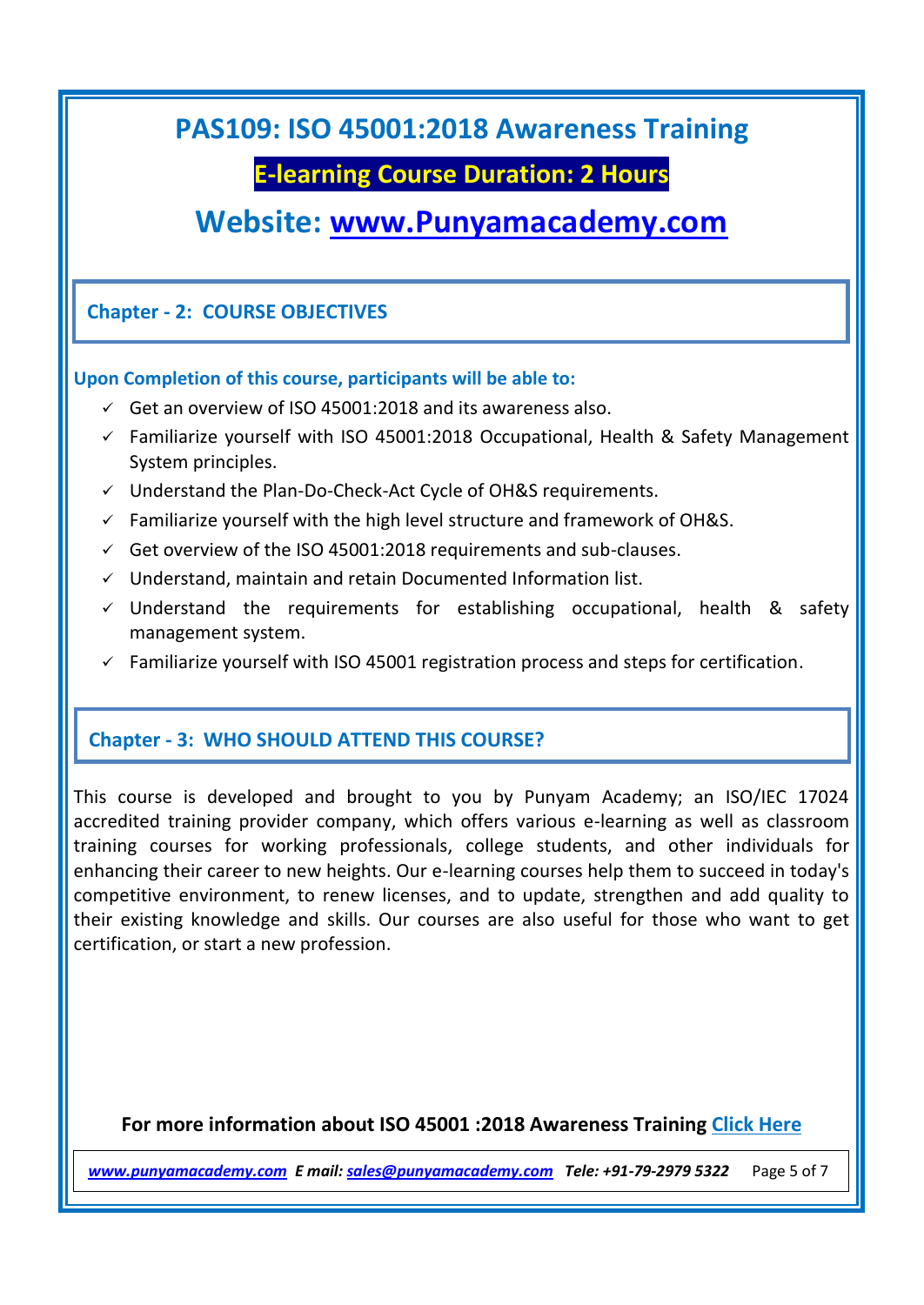### **E-learning Course Duration: 2 Hours**

# **Website: [www.Punyamacademy.com](http://www.punyamacademy.com/)**

**Chapter - 4: USER MANUAL**

#### **Compatibility and Requirements for smoothly running our course**

- 1. **Bandwidth:** Internet bandwidth must me 1 MBPS or higher.
- 2. **Operating System:** Microsoft Windows XP and higher versions, iOS, Android.
- 3. **Browser:** Best viewable in Mozilla Firefox, Google Chrome. Also supports Internet Explorer.
- 4. **Screen Resolution:** To view slides properly, you must have a screen resolution of 1024 x 768 or higher.
- 5. **Cookies:** You must have browser cookies enabled, so that we can maintain your current session as you navigate through the application.
- 6. **JavaScript:** You must have enabled JavaScript, so that application runs smoothly.
- 7. **Adobe Acrobat Reader:** Some documents in our application are in .pdf format, so you must have installed adobe acrobat reader in your computer to be able to read such documents that you download.
- 8. **Pop-up Enable:** In your browser setting, check Pop-up blocker off, or enable Pop-up window.
- 9. **Speaker:** You must have speakers or a headphone attached to your computer, so that you can listen to the course lecture while learning.

**Click to Purchase this Course. [ENROL](https://www.punyamacademy.com/book/iso-45001-awareness-training)**

**For more information about ISO 45001 :2018 Awareness Training [Click Here](https://www.punyamacademy.com/course/hse/iso-45001-awareness-training)**

*[www.punyamacademy.com](https://www.punyamacademy.com/) E mail[: sales@punyamacademy.com](mailto:sales@punyamacademy.com) Tele: +91-79-2979 5322* Page 6 of 7